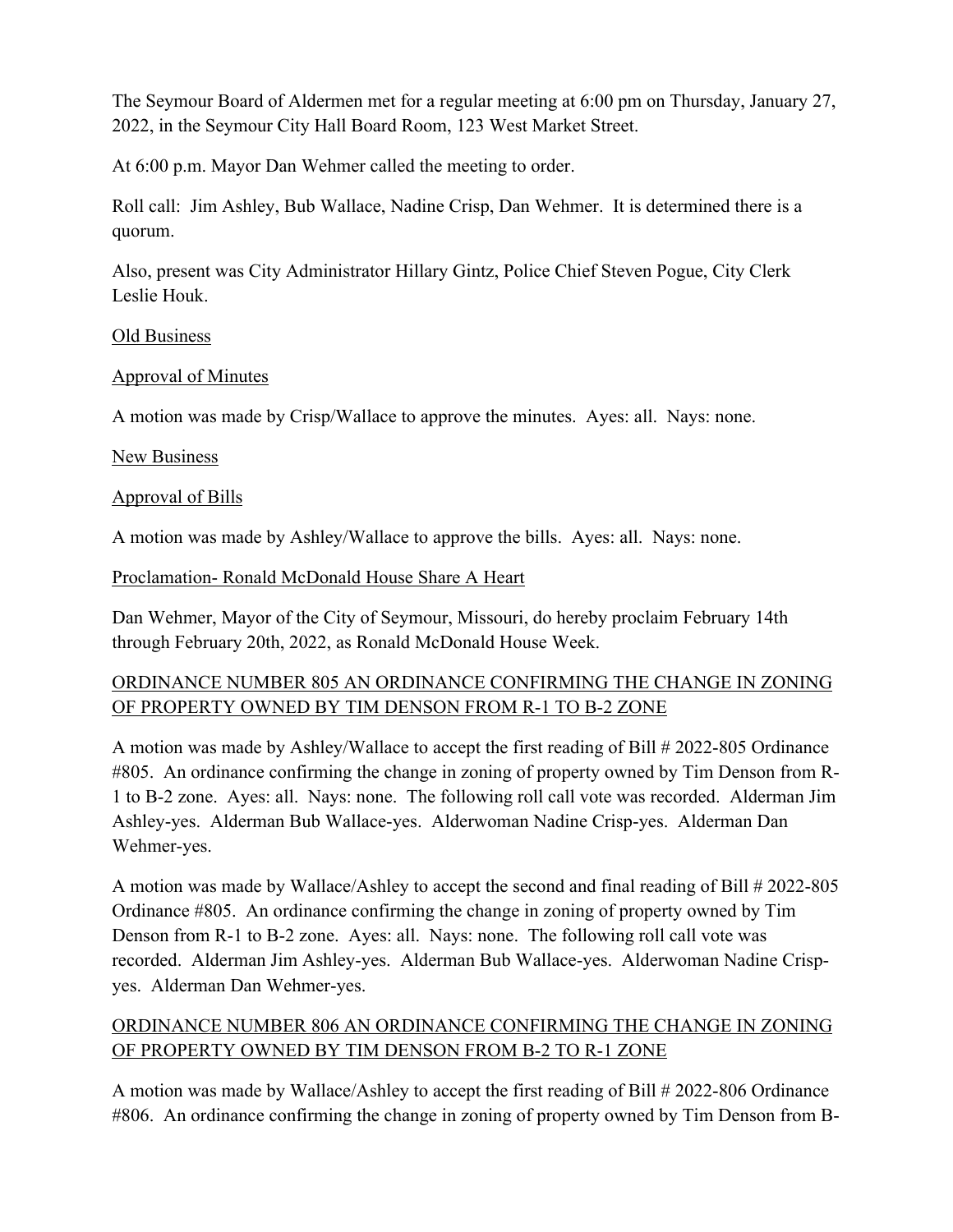2 to R-1 zone. Ayes: all. Nays: none. The following roll call vote was recorded. Alderman Jim Ashley-yes. Alderman Bub Wallace-yes. Alderwoman Nadine Crisp-yes. Alderman Dan Wehmer-yes.

A motion was made by Crisp/Wallace to accept the second and final reading of Bill # 2022-806 Ordinance #806. An ordinance confirming the change in zoning of property owned by Tim Denson from B-2 to R-1 zone. Ayes: all. Nays: none. The following roll call vote was recorded. Alderman Jim Ashley-yes. Alderman Bub Wallace-yes. Alderwoman Nadine Crispyes. Alderman Dan Wehmer-yes.

### Terry Kelley-Donation Presentation

Terry Kelley showed a short video of a Life Vac saving a child's life from choking. Terry donated and presented enough Life Vac's to the Police Department so that every police vehicle would have one.

## Darin Cantrell-Septic Tank Discussion

Darin Cantrell is looking at property on Thoroughfare. Darin would have 2-3 houses on Thoroughfare hooked to city sewer. Darin would put 4 houses in the back on 3-acre lots. He would like to get the Board's approval to allow septic systems on the 3-acre lots. The Board is in agreement with this.

## City Administrator Report

City Administrator Hillary Gintz passed out the calendar for February. MMPEP does 2 free rate studies a year. Seymour is scheduled this year for one of the free rate studies. Administrator Gintz would like to sell the Equinox. She has 3 offers. Marshfield Chevrolet 24,000.00, Reliable Chevrolet 25,000.00, Ozark Chevrolet 25,000.00. A motion was made by Ashley/Crisp to sell the Equinox to the highest offer. Ayes: all. Nays: none.

### Mayor Report

Nothing to Report.

### Aldermen's Report

Alderman Jim Ashley has had people raving about the new radar speed limit signs.

Alderman Bub Wallace received complaints on 322 and 409 N. Division for trash in the yards.

Alderwoman Nadine Crisp asked about Leonard Matney's brothers sign for the Cemetery. Alderwoman Crisp received complaints on 213 and 228 E. Washington and 216 E. Summit for junk in the yards. Alderwoman Crisp asked when the AMI water meters would be completed. There are about 30 meters installed right now. Alderwoman Crisp asked for an update on Frances Street gas in the sewer issue. DNR has requested a meeting with City Officials.